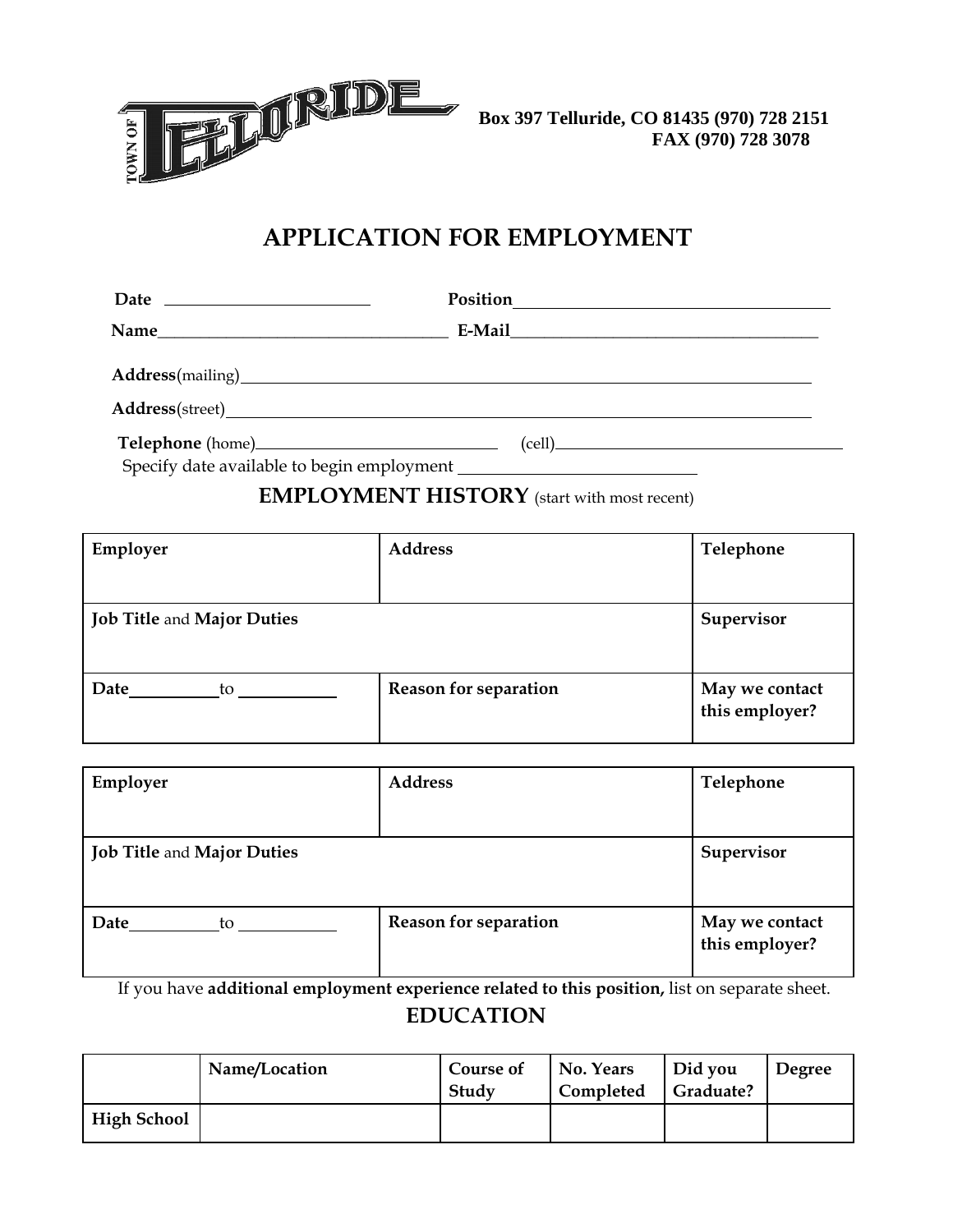| College                            |                           |             |           |            |    |      |
|------------------------------------|---------------------------|-------------|-----------|------------|----|------|
| <b>Graduate or</b><br>Professional |                           |             |           |            |    |      |
| Trade/Other                        |                           |             |           |            |    |      |
| List<br>position                   | certifications, training, | skills, and | abilities | applicable | to | this |

If previously employed by the Town, or an applicant for a previous position, specify position(s) and approximate date(s): <u> 1980 - Johann Barn, mars eta bainar eta bainar eta baina eta baina eta baina eta baina eta baina eta baina e</u>

• Indicate any relatives currently working for the Town

If you are a veteran, list branch and dates of service **with an armord and the service**  $\blacksquare$ 

If you have ever been convicted of a felony, specify date and circumstances:

## **IF THIS POSITION WILL REQUIRE DRIVING A VEHICLE**, complete the following:

Driver's License Type \_\_\_\_\_\_\_\_\_\_\_\_State \_\_\_\_\_\_\_\_ Lic. No. \_\_\_\_\_\_\_\_\_\_\_\_\_\_\_\_\_\_\_\_\_Exp. date \_\_\_\_\_\_\_\_\_\_\_

If the answer is yes to any of the following questions, specify the date and circumstances below:

- Have you ever been denied a license to operate a motor vehicle?
- Has your license ever been suspended or revoked?
- Have you been convicted of a DUI or DWAI within the last 10 years?
- Have you had more than two moving violations within the last 5 years?
- Have you ever had an accident while driving an employer's vehicle?
- Have you ever been convicted of leaving the scene of an accident?